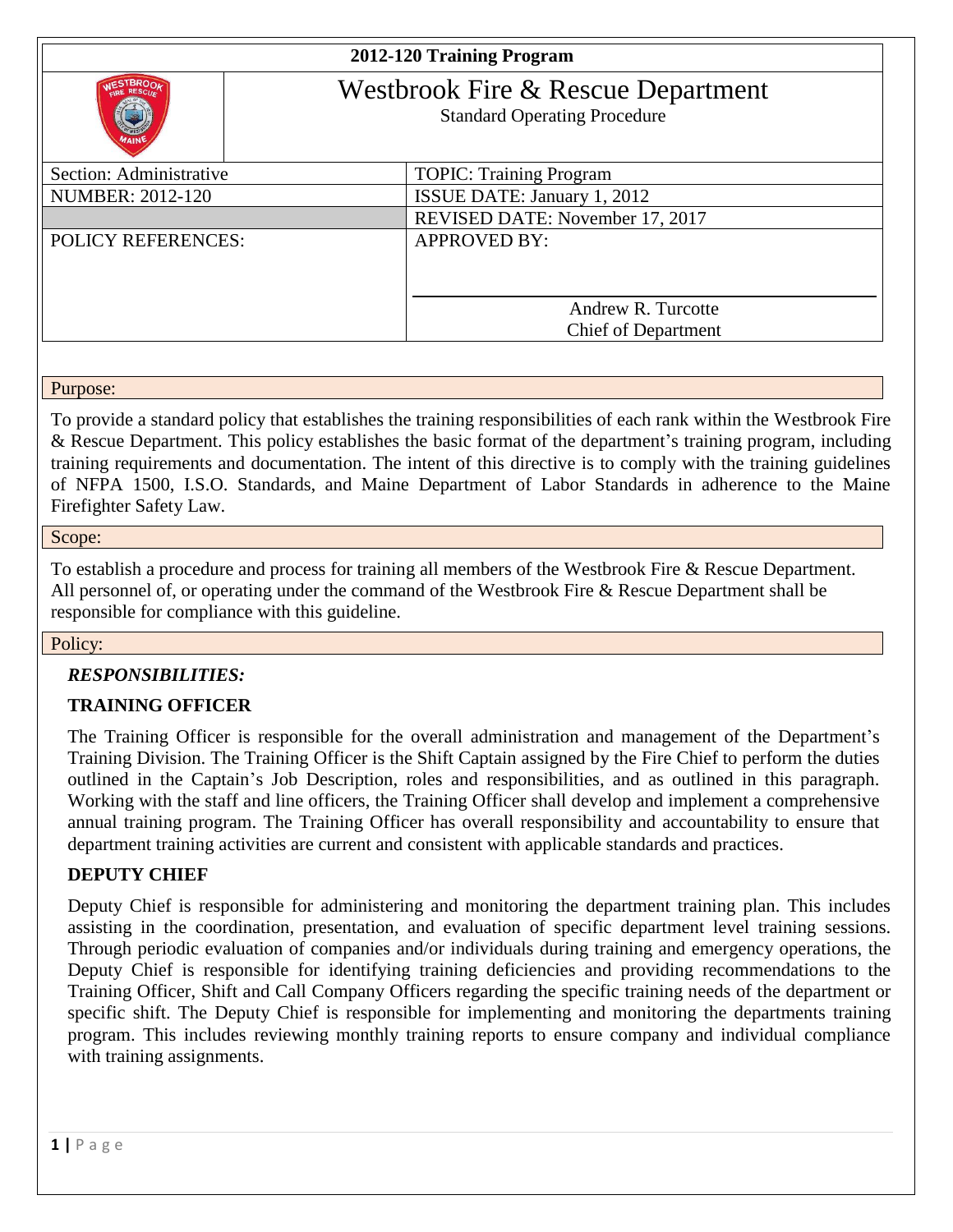# **CAPTAINS / LIEUTENANTS / ACTING LIEUTENANTS**

The Company Officer (Captains / Lieutenants) are vital to the success of the departments training program. They are the individuals most responsible for the training and readiness of their personnel. Company Officers are responsible for implementing and monitoring the departments training program within their assigned shifts, when working overtime on other shifts or members of the Call Company. Company Officers are required to complete each months-training assignment(s) and submit all necessary documentation including training reports and skills checklists. Officers will coordinate the various daily company activities so that training assignments are completed. They are responsible for coordinating company level training so that all members receive the training regardless of time off, vacations, comp days, etc. The monthly training assignments represent the minimum of what must be done. The officer is not limited to this as each individual has strengths and weaknesses which must be addressed by the officer. It is the officer's responsibility to improve the performance of the personnel assigned to him or her. It is the officer's responsibility to foster an environment that encourages their company towards continuous improvement.

The company officer has the authority to vary from the published schedule, if necessary for valid reasons. In those instances, the company officer shall provide to the Deputy Chief an accounting of the reasons for not conducting the daily training. The company officer shall be responsible for scheduling and completing the training. The objective is for all training assignments to be completed by the end of each month. Company officers are responsible for the safety of their personnel while conducting training.

# **FIREFIGHTERS**

Department firefighters and all on-duty personnel are expected to maintain a high level of preparedness through regular training and individual study. This includes keeping current on fire service, EMS and departmental subject matter and changes, and notifying their company officer of their training needs. Firefighters are responsible to participate in an aggressive, safe and positive manner in all classroom and practical training. Firefighters are responsible for maintaining the licensure required of their position. This includes EMT, Advanced EMT or Paramedic as well as ensuring that they maintain a valid Class C (non-CDL) driver's license.

# **INITIAL TRAINING**

Full-time, Per-Diem and Call Company initial training will be conducted in accordance with the Maine Bureau of Labor Standards and as directed by the Fire Chief. The Probationary Program Manuals will be utilized for this initial training process. These training manuals will be reviewed and updated as required or as directed by the Fire Chief.

# **MONTHLY TRAINING ASSIGNMENTS**

The Training Division is responsible for providing monthly training assignments through the Training Bulletin, Training Calendar, and the Company Officers Training Packet as issued at the beginning of each year. This shall specify the assigned and makeup dates for training (if applicable), who is required to attend, and other necessary information.

# **JOINT TRAININGS** (Call Company and On-Duty Staff)

During evening that the call company conducts training, the on-duty staff will participate. On the day of the scheduled training, the call company officer scheduled to conduct the training will contact the on-duty officer and advise them of the training topic, time and location.

# **MANDATORY TRAININGS**

Training that must be accomplished by all members. This may also include Per-Diem and Call Company personnel. Mandatory training will include Federal and State mandated courses and courses deemed as mandatory by the Westbrook Fire & Rescue Department administration. These training sessions and makeup sessions will be scheduled by the Training Division and coordinated through the Captains and/or Deputy